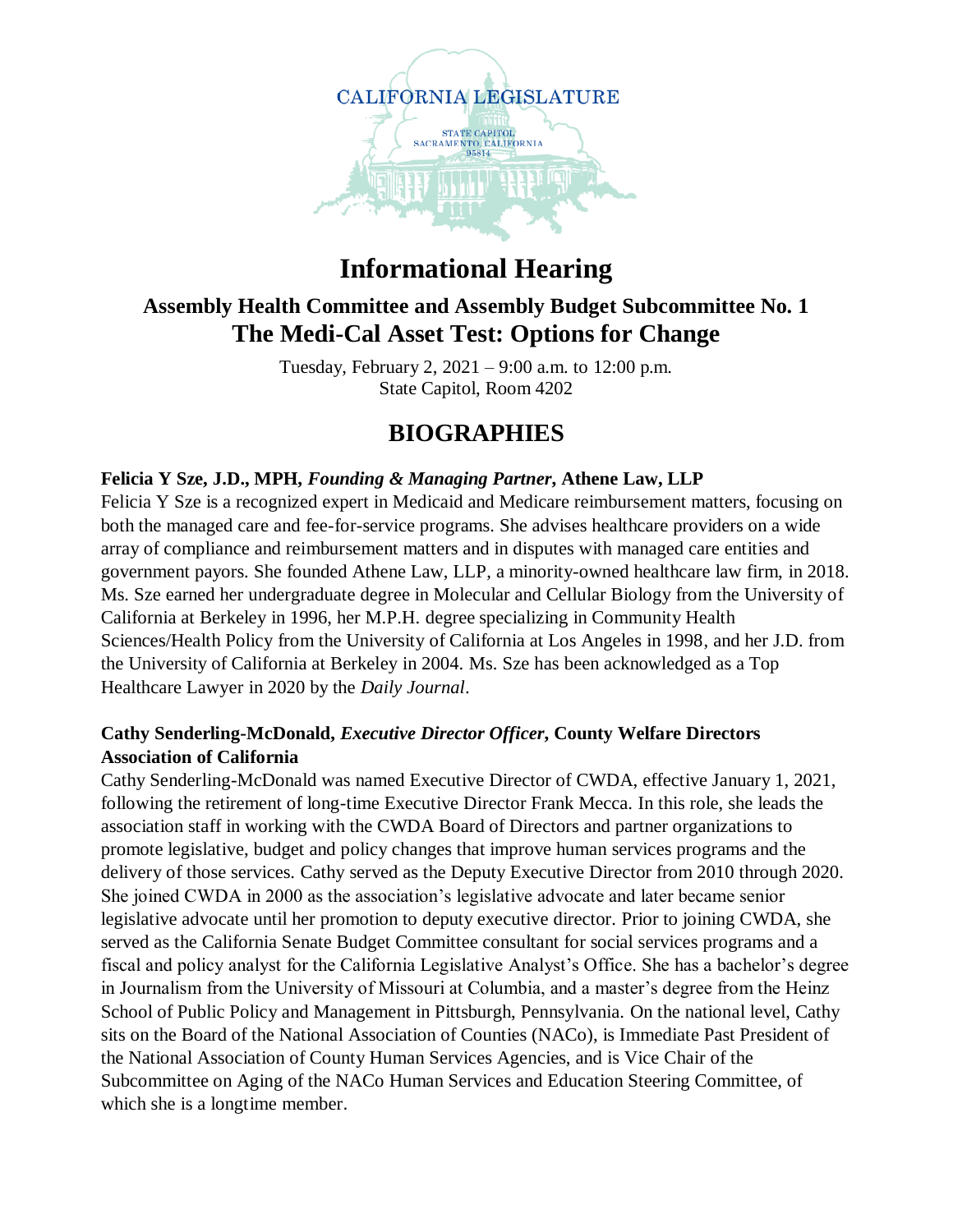#### **René Mollow, MSN, RN,** *Deputy Director***, Department of Health Care Services, Health Care Benefits and Eligibility**

René has been with the Department of Health Care Services (DHCS) since 1995. In the Medi-Cal program, she serves as the Deputy Director for Health Care Benefits and Eligibility (HCBE). She provides leadership for benefit and eligibility policy planning, development, implementation, and evaluation of health care services and delivery systems under Medi-Cal and for the Children's Health Insurance Program (CHIP). HCBE is comprised of five divisions and one office: Benefits, Eligibility, Pharmacy Benefits, Primary and Rural Indian Health, Dental, and the Office of Family Planning. René works to ensure that policies, procedures, and related activities in HCBE conform to applicable state and federal policies, statutes and regulations. She assists the Director, Administration, and State Legislature in determining program direction consistent with legislative intent and consults with the Director and State Medicaid Director on issues of significant policy impact involving both Medi-Cal and CHIP. René has played a major role in policy planning, development, and implementation on matters pertaining to health care reform implementation and coverage expansions for children and young adults under Medi-Cal.

#### **Will Lightbourne,** *Director***, Department of Health Care Services**

Will Lightbourne was appointed Director of the California Department of Health Care Services (DHCS) by Governor Gavin Newsom effective June 16, 2020. Before his appointment to DHCS, Mr. Lightbourne served on Governor Newsom's Council of Regional Homeless Advisors, and previously as Director of the California Department of Social Services from 2011 through 2018. Before his state service, he was director of the Santa Clara County Social Services Agency, director of the Human Services Agency of the City & County of San Francisco, director of the Santa Cruz County Human Services Agency, and general director of Catholic Charities of the Archdiocese of San Francisco. Mr. Lightbourne earned his Bachelor of Arts degree from San Francisco State University.

#### **Jen Flory, J.D., Policy Advocate, Western Center on Law & Poverty**

Jen Flory is a Policy Advocate specializing in access to health care for low-income Californians. Jen's passion for health care advocacy stems not just from a desire for social justice, but also from personal experience. As a young adult, she was unable to purchase health insurance, went without needed health care, and attended law school, in part, so she could get health coverage. She also witnessed other family members struggle to pay of large medical debts or put off care until illness was untreatable. In addition to her work at Western Center, Jen served as the Supervising Attorney for Neighborhood Legal Services of LA County's Health Consumer Center and the Director of the Cancer Legal Resource Center at Disability Rights Legal Center. She has also worked as an immigration attorney. Jen has experience litigating cases, drafting legislation and regulatory comments, writing consumer and advocate materials, and training advocates and community members.